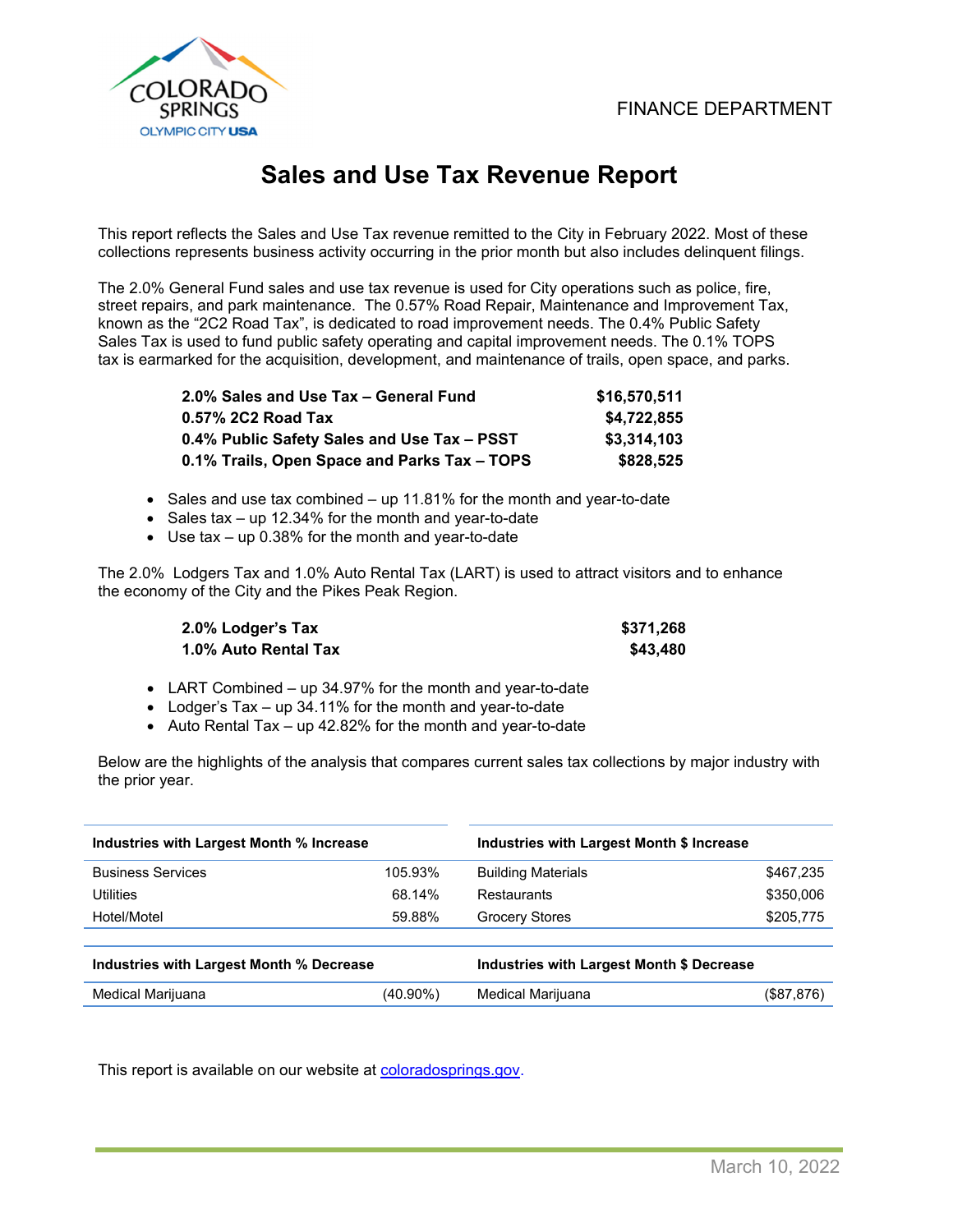#### **FINANCE DEPARTMENT**



| ۰.                          |             |             |            |            |            |                                       |
|-----------------------------|-------------|-------------|------------|------------|------------|---------------------------------------|
| <b>Month Paid to City</b>   | <u>2018</u> | <u>2019</u> | 2020       | 2021       | 2022       | % Over(Under)<br><b>Previous Year</b> |
| February                    | 12,681,848  | 13,636,338  | 13,521,560 | 14,820,872 | 16,570,511 | 11.81%                                |
| <b>Total (Year-to-Date)</b> | 12,681,848  | 13,636,338  | 13,521,560 | 14,820,872 | 16,570,511 | 11.81%                                |
| <b>Refunds</b>              |             |             |            |            |            |                                       |
| (Year-to-Date)              | 4,011       | 1.145       | 81,742     | 10,313     | 604        |                                       |
| <b>Net Revenue</b>          |             |             |            |            |            |                                       |
| (Year-to-Date)              | 12,677,837  | 13,635,193  | 13,439,818 | 14,810,559 | 16,569,907 |                                       |

#### **2.0% Combined Sales and Use Tax - General Fund For Filing Period Ended January 31\***

## **2.0% Combined Sales and Use Tax - General Fund**

|                           |             |             |             |               |            | 2018 - 2021 Average<br>Monthly % of |
|---------------------------|-------------|-------------|-------------|---------------|------------|-------------------------------------|
| <b>Month Paid to City</b> | 2018        | 2019        | 2020        | <u>2021</u>   | 2022       | <b>Annual Collections</b>           |
| February                  | 12,681,848  | 13,636,338  | 13,521,560  | 14,820,872    | 16,570,511 | 6.97%                               |
| March                     | 12,255,400  | 12,328,400  | 12,522,762  | 14,845,098    |            | 6.62%                               |
| April                     | 15,414,109  | 16,281,663  | 14,012,220  | 19,947,497    |            | 8.37%                               |
| May                       | 13,435,984  | 14,547,375  | 11,380,836  | 17,972,500    |            | 7.31%                               |
| June                      | 14,872,085  | 14,658,061  | 14,173,659  | 18,377,888    |            | 7.92%                               |
| July                      | 16,964,784  | 17,511,912  | 17,562,800  | 22,545,636    |            | 9.51%                               |
| August                    | 15,019,049  | 16,064,102  | 16,482,795  | 20,167,536    |            | 8.64%                               |
| September                 | 16,017,344  | 15,769,154  | 16,073,297  | 19,586,887    |            | 8.60%                               |
| October                   | 16,669,036  | 16,835,541  | 18,445,967  | 21,536,585    |            | 9.37%                               |
| November                  | 15,242,513  | 15,340,880  | 16,563,991  | 18,980,128    |            | 8.43%                               |
| December                  | 14,855,770  | 14,294,156  | 15,470,172  | 18,299,849    |            | 8.02%                               |
| January                   | 17,814,894  | 18,240,741  | 20,079,785  | 24,083,867    |            | 10.23%                              |
| <b>Total for Year</b>     | 181,242,818 | 185,508,324 | 186.289.844 | 231, 164, 344 | 16,570,511 | 100.00%                             |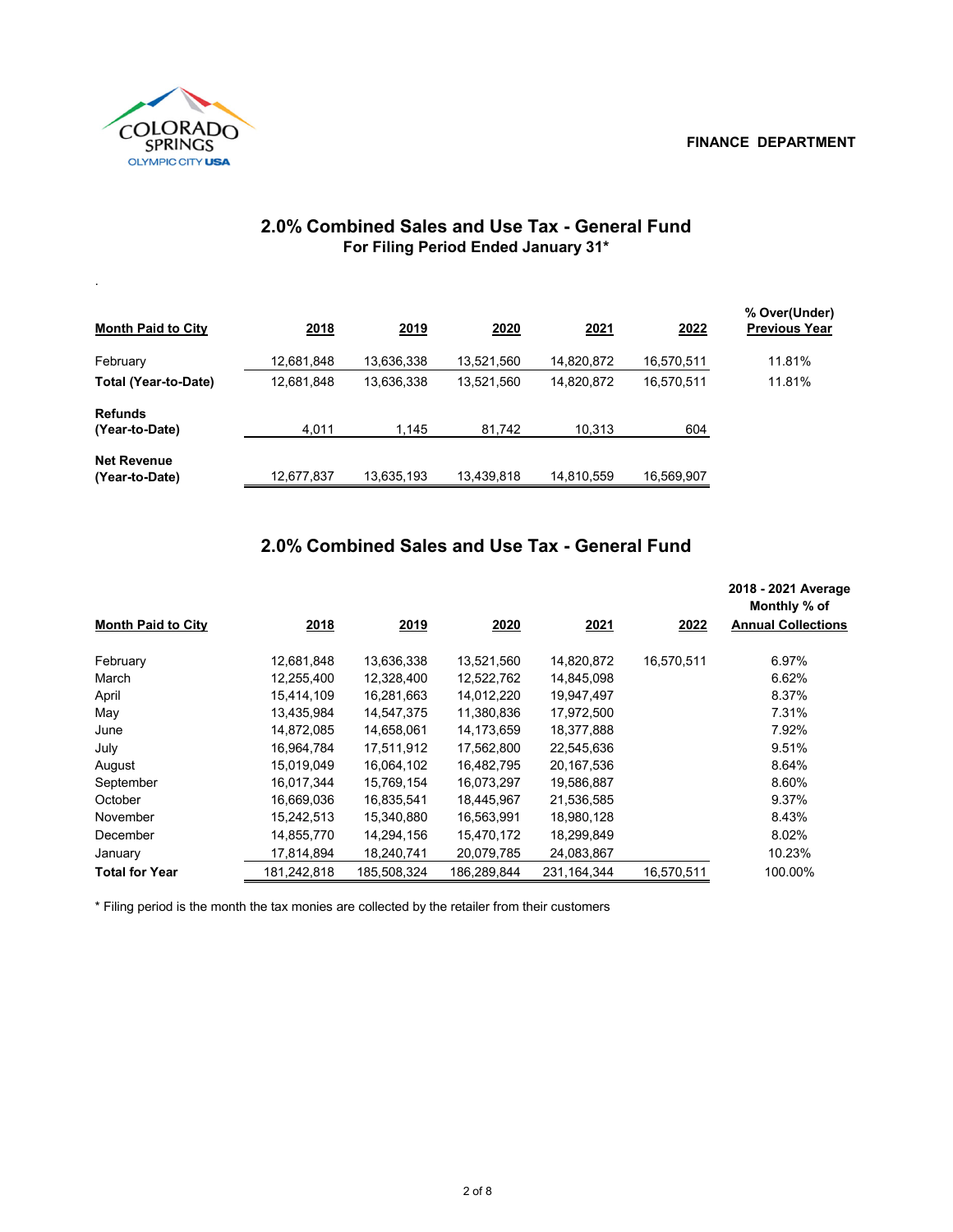

### **2.0% Sales Tax - General Fund For Filing Period Ended January 31\***

| <b>Month Paid to City</b> | 2018       | 2019       | 2020       | <u>2021</u> | 2022       | % Over(Under)<br><b>Previous Year</b> |
|---------------------------|------------|------------|------------|-------------|------------|---------------------------------------|
| February                  | 11.810.280 | 12.620.789 | 12.916.252 | 14.161.857  | 15.908.962 | 12.34%                                |
| Total (Year-to-Date)      | 11.810.280 | 12.620.789 | 12.916.252 | 14.161.857  | 15.908.962 | 12.34%                                |

## **2.0% Use Tax - General Fund For Filing Period Ended January 31\***

| <b>Month Paid to City</b> | 2018    | 2019      | 2020    | 2021    | 2022    | % Over(Under)<br><b>Previous Year</b> |
|---------------------------|---------|-----------|---------|---------|---------|---------------------------------------|
| February                  | 871.568 | 1.015.548 | 605.308 | 659.015 | 661,549 | 0.38%                                 |
| Total (Year-to-Date)      | 871.568 | 1.015.548 | 605.308 | 659.015 | 661.549 | 0.38%                                 |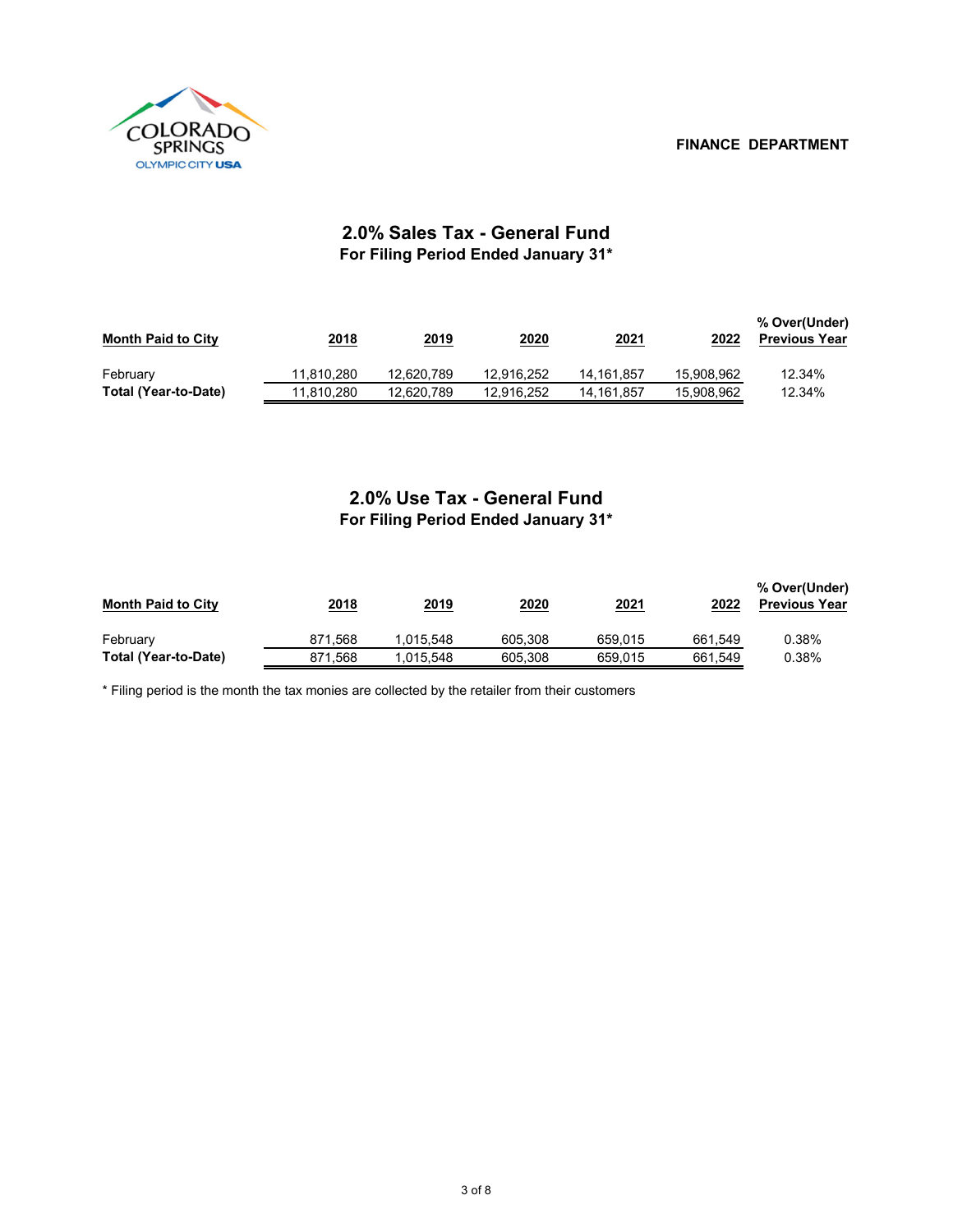

## **For Filing Period Ended January 31\* 2C/2C2 Road Tax1**

|                           |           | $2C - 0.62%$ |           | $2C2 - 0.57%$ |           |  |
|---------------------------|-----------|--------------|-----------|---------------|-----------|--|
| <b>Month Paid to City</b> | 2018      | 2019         | 2020      | 2021          | 2022      |  |
| February                  | 3,930,688 | 4,227,205    | 4,198,197 | 4,234,101     | 4,722,855 |  |
| Total (Year-to-Date)      | 3,930,688 | 4,227,205    | 4,198,197 | 4,234,101     | 4,722,855 |  |
| <b>Refunds</b>            |           |              |           |               |           |  |
| (Year-to-Date)            | 1,243     | 355          | 25,340    | 3,197         | 172       |  |
| <b>Net Revenue</b>        |           |              |           |               |           |  |
| (Year-to-Date)            | 3,929,445 | 4,226,850    | 4,172,857 | 4,230,904     | 4,722,683 |  |

1 In November of 2019, voters in Colorado Springs passed Issue 2C2, agreeing to continue investment in our roads for years 2021-2025, at a sales tax rate of 0.57%, reduced from 0.62% for Issue 2C that was passed by voters in November 2015, for years 2016-2020.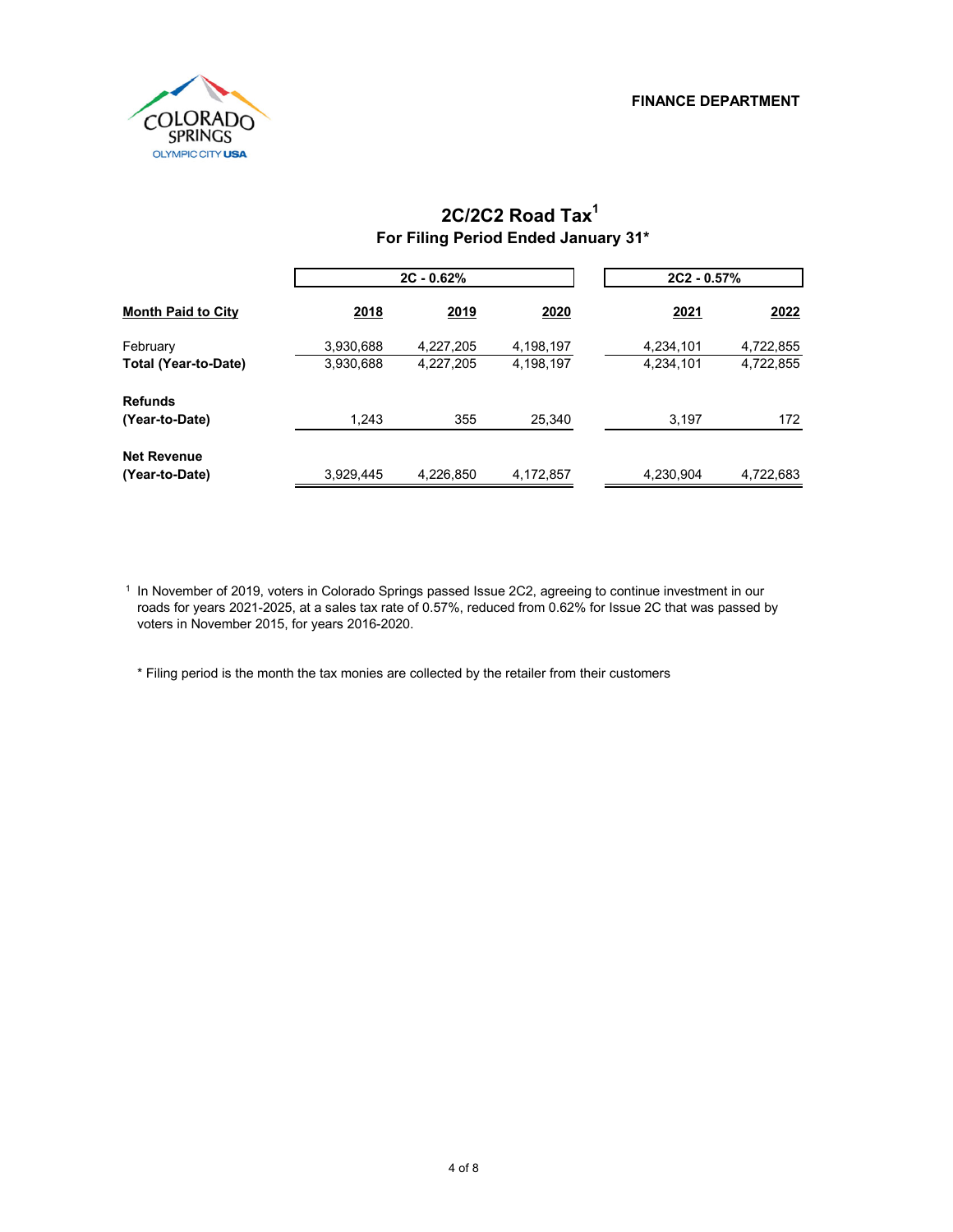

| For Filing Period Ended January 31*     |                        |                        |                        |                        |                        |                                       |  |
|-----------------------------------------|------------------------|------------------------|------------------------|------------------------|------------------------|---------------------------------------|--|
| <b>Month Paid to City</b>               | 2018                   | 2019                   | 2020                   | 2021                   | 2022                   | % Over(Under)<br><b>Previous Year</b> |  |
| February<br><b>Total (Year-to-Date)</b> | 2,536,370<br>2,536,370 | 2,727,268<br>2.727.268 | 2,704,312<br>2.704.312 | 2,964,174<br>2,964,174 | 3,314,103<br>3,314,103 | 11.81%<br>11.81%                      |  |
| <b>Refunds</b><br>(Year-to-Date)        | 802                    | 229                    | 16,349                 | 2,063                  | 121                    |                                       |  |
| <b>Net Revenue</b><br>(Year-to-Date)    | 2,535,568              | 2,727,039              | 2,687,963              | 2,962,111              | 3,313,982              |                                       |  |

#### **0.4% Public Safety Sales and Use Tax - PSST For Filing Period Ended January 31\***

### **For Filing Period Ended January 31\* 0.1% Trails, Open Space and Parks Tax - TOPS**

| <b>Month Paid to City</b>            | 2018    | 2019    | 2020    | 2021    | 2022    | % Over(Under)<br><b>Previous Year</b> |
|--------------------------------------|---------|---------|---------|---------|---------|---------------------------------------|
| February                             | 634,092 | 681.817 | 676.078 | 741.043 | 828,525 | 11.81%                                |
| <b>Total (Year-to-Date)</b>          | 634.092 | 681.817 | 676.078 | 741.043 | 828.525 | 11.81%                                |
| <b>Refunds</b>                       |         |         |         |         |         |                                       |
| (Year-to-Date)                       | 201     | 57      | 4,087   | 516     | 30      |                                       |
| <b>Net Revenue</b><br>(Year-to-Date) | 633,891 | 681.760 | 671.991 | 740.527 | 828,495 |                                       |
|                                      |         |         |         |         |         |                                       |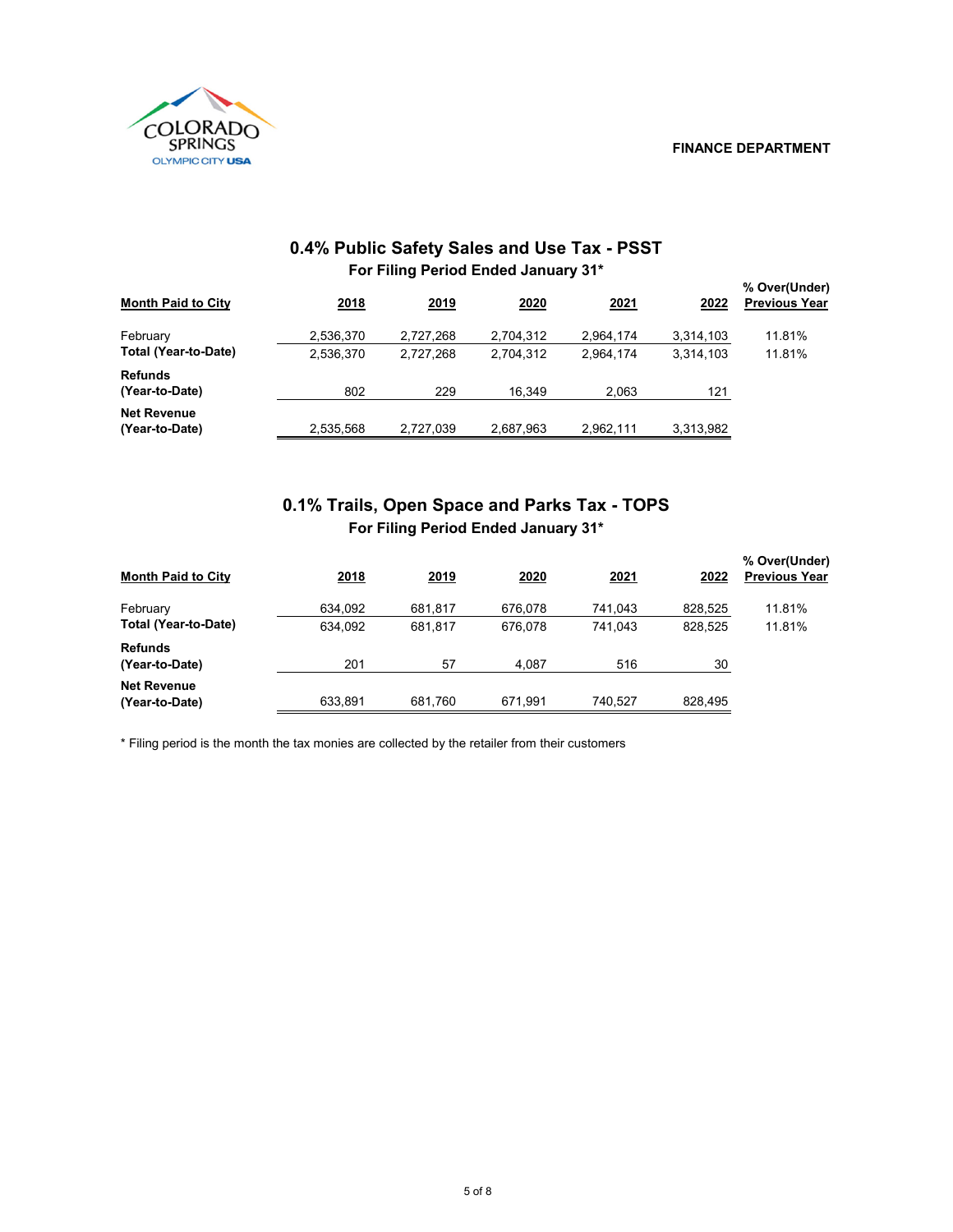

#### **For Filing Period Ended January 31\* Lodger's and Auto Rental Tax (LART) - LART Fund**

| <b>Month Paid to City</b> | 2018    | 2019    | 2020    | 2021    | 2022    | % Over(Under)<br><b>Previous Year</b> |
|---------------------------|---------|---------|---------|---------|---------|---------------------------------------|
| February                  | 302.638 | 381.619 | 378.996 | 307.281 | 414.748 | 34.97%                                |
| Total (Year-to-Date)      | 302.638 | 381.619 | 378.996 | 307.281 | 414.748 | 34.97%                                |

#### **2.0% Lodger's Tax - LART Fund**

| <b>Month Paid to City</b> | 2018    | 2019    | 2020    | 2021    | 2022    | % Over(Under)<br><b>Previous Year</b> |
|---------------------------|---------|---------|---------|---------|---------|---------------------------------------|
| February                  | 270.597 | 339.755 | 339.033 | 276.838 | 371.268 | 34.11%                                |
| Total (Year-to-Date)      | 270.597 | 339.755 | 339.033 | 276.838 | 371.268 | 34.11%                                |

#### **1.0% Auto Rental Tax - LART Fund**

|                           |        |        |        |        |        | % Over(Under)<br><b>Previous Year</b> |
|---------------------------|--------|--------|--------|--------|--------|---------------------------------------|
| <b>Month Paid to City</b> | 2018   | 2019   | 2020   | 2021   | 2022   |                                       |
| February                  | 32.041 | 41.864 | 39.963 | 30.443 | 43.480 | 42.82%                                |
| Total (Year-to-Date)      | 32.041 | 41.864 | 39.963 | 30.443 | 43.480 | 42.82%                                |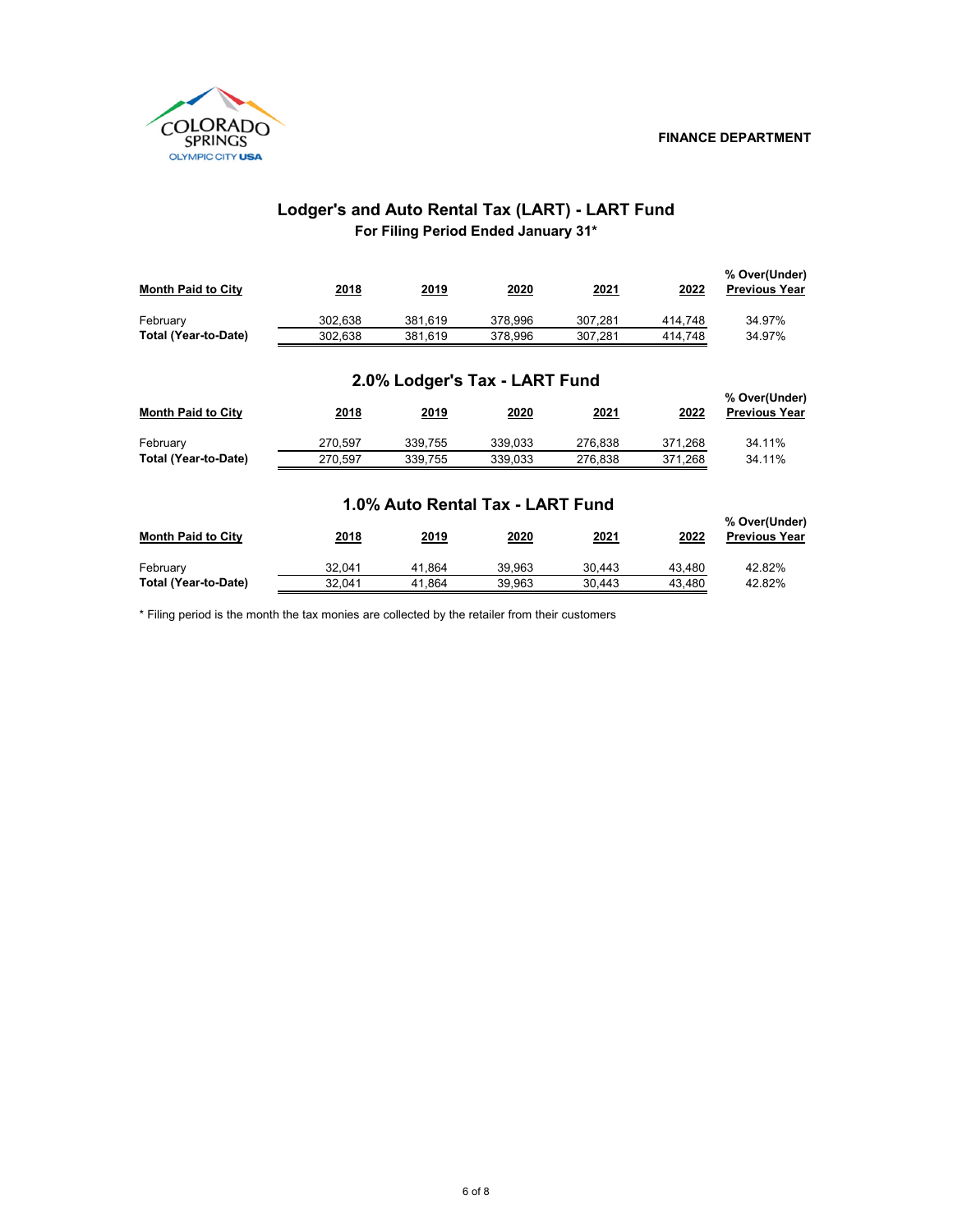#### **FINANCE DEPARTMENT**



## **for the January Filing Period Retail Industry Analysis 2.0% Sales Tax February 2022 Compared with February 2021 Collections**

|                 |     |           | Month-to-Month % of | Year-to-date % of |
|-----------------|-----|-----------|---------------------|-------------------|
| 2022            |     | 2021      | Change              | Change            |
|                 |     |           |                     |                   |
| \$<br>1,528,661 | \$  | 1,512,069 | 1.10%               | 1.10%             |
| \$<br>607.350   | \$. | 557,319   | 8.98%               | 8.98%             |
| \$<br>2,423,767 | \$. | 1,956,532 | 23.88%              | 23.88%            |
| \$<br>85,581    | \$  | 41,558    | 105.93%             | 105.93%           |
| \$<br>458.947   | S   | 423,690   | 8.32%               | 8.32%             |
| \$<br>1,271,244 | -S  | 1,199,905 | 5.95%               | 5.95%             |
| \$<br>1,446,712 | -S  | 1,315,715 | 9.96%               | 9.96%             |
| \$<br>750,086   | -S  | 544,311   | 37.80%              | 37.80%            |
| \$<br>465,565   | -S  | 291,188   | 59.88%              | 59.88%            |
| \$<br>126.981   | \$  | 214,857   | $(40.90\%)$         | $(40.90\%)$       |
| \$<br>2,463,914 | \$  | 2,291,953 | 7.50%               | 7.50%             |
| \$<br>2,172,696 | -S  | 1,822,690 | 19.20%              | 19.20%            |
| \$<br>498.411   | \$  | 296,434   | 68.14%              | 68.14%            |
| \$<br>753.694   | \$  | 578.015   | 30.39%              | 30.39%            |
|                 |     |           |                     |                   |